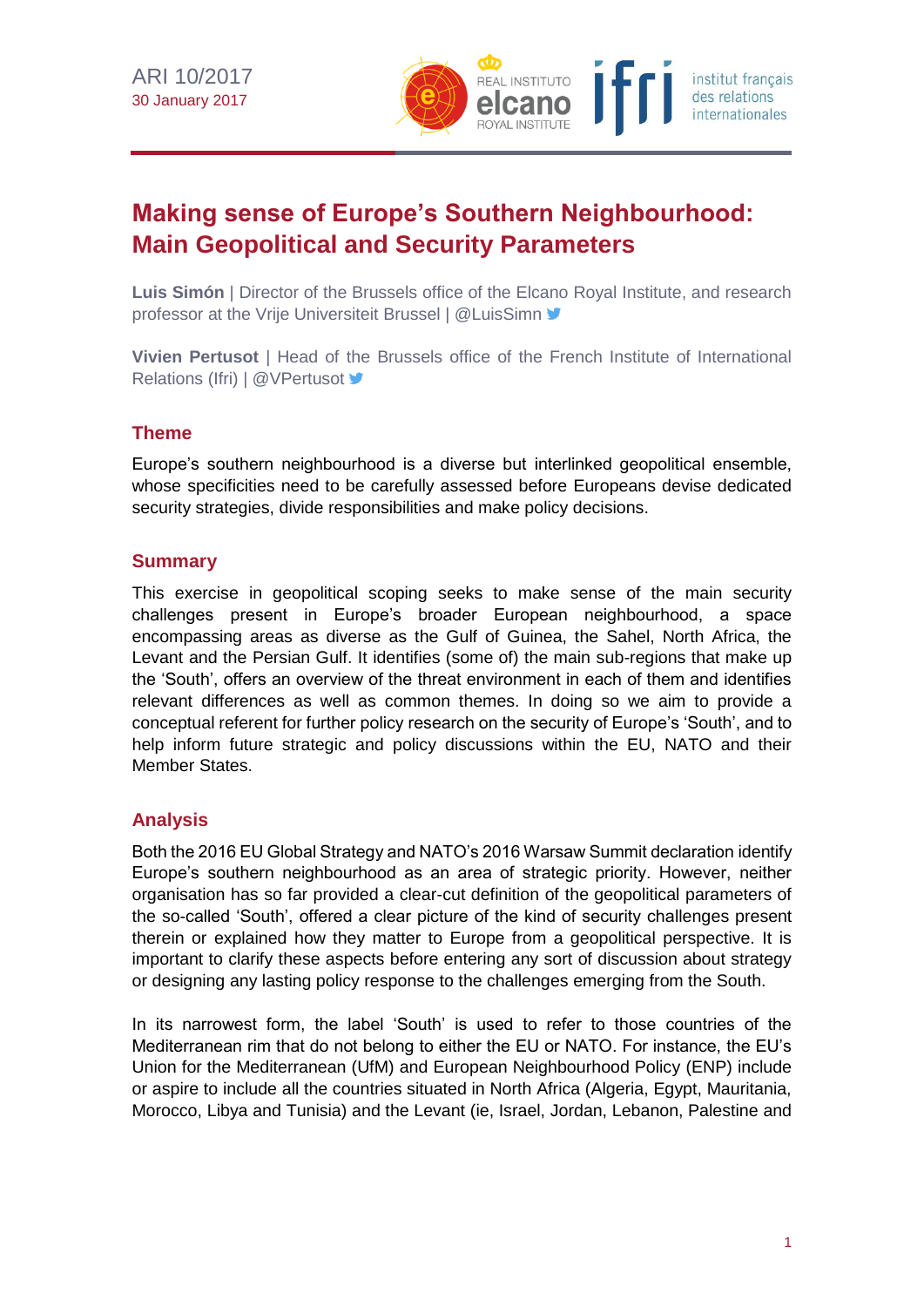Syria).<sup>1</sup> NATO's Mediterranean Dialogue follows a somewhat similar principle, in that it includes all North African countries from Mauritania to Egypt (excluding Libya, for political reasons) and two countries from the Levant: Jordan and Israel.

A broader definition of the South would expand the scope to encompass the space running from the Gulf of Guinea in West Africa, through the Sahel, North Africa and the Mediterranean all the way to the Levant and Mesopotamia and then, through the Red Sea and the Horn of Africa, all the way to the Persian Gulf. This broader area or extended southern neighbourhood has gained increasing popularity in EU and NATO circles in recent years, with many experts alluding to the growing importance of the 'neighbours of the neighbours'.<sup>2</sup>

Recent EU and NATO efforts to broaden the (geographical) scope of the South are understandable. European countries realise that the security and stability of their immediate southern neighbourhood (ie, the southern and eastern Mediterranean basin) is inextricably tied to developments in adjacent geographical areas. For the EU, this 'broadening' has led to the adoption of regional strategies for the Sahel, the Horn of Africa and the Gulf of Guinea/West Africa, which underscore the links between those areas and Europe's immediate southern neighbourhood (ie, the Mediterranean proper). In addition to strategies, the EU has deployed missions and operations in the Mediterranean, Sahel and Horn of Africa areas, conducted within the framework of the Common Security and Defence Policy.

NATO, for its part, has in recent years been dragged into discussions about how it can contribute to the security of Iraq (deeper in Mesopotamia), whilst the presence of Turkey pushes for a more expansive geographical definition of the South, to include the broader Middle East. Thus, the Alliance's Euro-Mediterranean dialogue and Istanbul Cooperation Initiative are increasingly referred to as different instruments to deal with an expanded South. Moreover, the Warsaw Summit has included the Sahel-Sahara region as an area of interest for the Alliance.<sup>3</sup> However, in contrast to the EU, no explicit references have been made in NATO documents to the Gulf of Guinea and/or West Africa.

Taking into account the above considerations, it could be argued that the so-called South (in its extended version) could be broken down into seven main geopolitical referents or sub-theatres, namely: West Africa and the Gulf of Guinea, the Sahel, North Africa, the Levant, Mesopotamia, the Red Sea-Arabian Sea corridor and the Persian Gulf (ie, Iran and the countries of the southern Persian Gulf), and the (rest of the) Arabian Peninsula. Admittedly, this categorisation is just as arbitrary as any: these seven areas or subtheatres can be regrouped differently as well as broken down into equally meaningful sub-categories (for example, it could be argued that the security dynamics in north-east and north-west Africa are very different, or that Egypt in many ways belongs in the Levant category). In this sense, it may be worth pointing out Libya's specific importance as a

<sup>1</sup> Although, in a strictly geographical sense of the word, Jordan does not border the Mediterranean and is therefore not part of the Levant, it is commonly treated as part of it.

<sup>2</sup> See, eg, Sven Biscop (2014), 'Game of Zones: The Quest for Influence in Europe's Neighbourhood', Egmont Paper nr 67.

<sup>3</sup> [http://www.nato.int/cps/en/natohq/official\\_texts\\_133169.htm.](http://www.nato.int/cps/en/natohq/official_texts_133169.htm)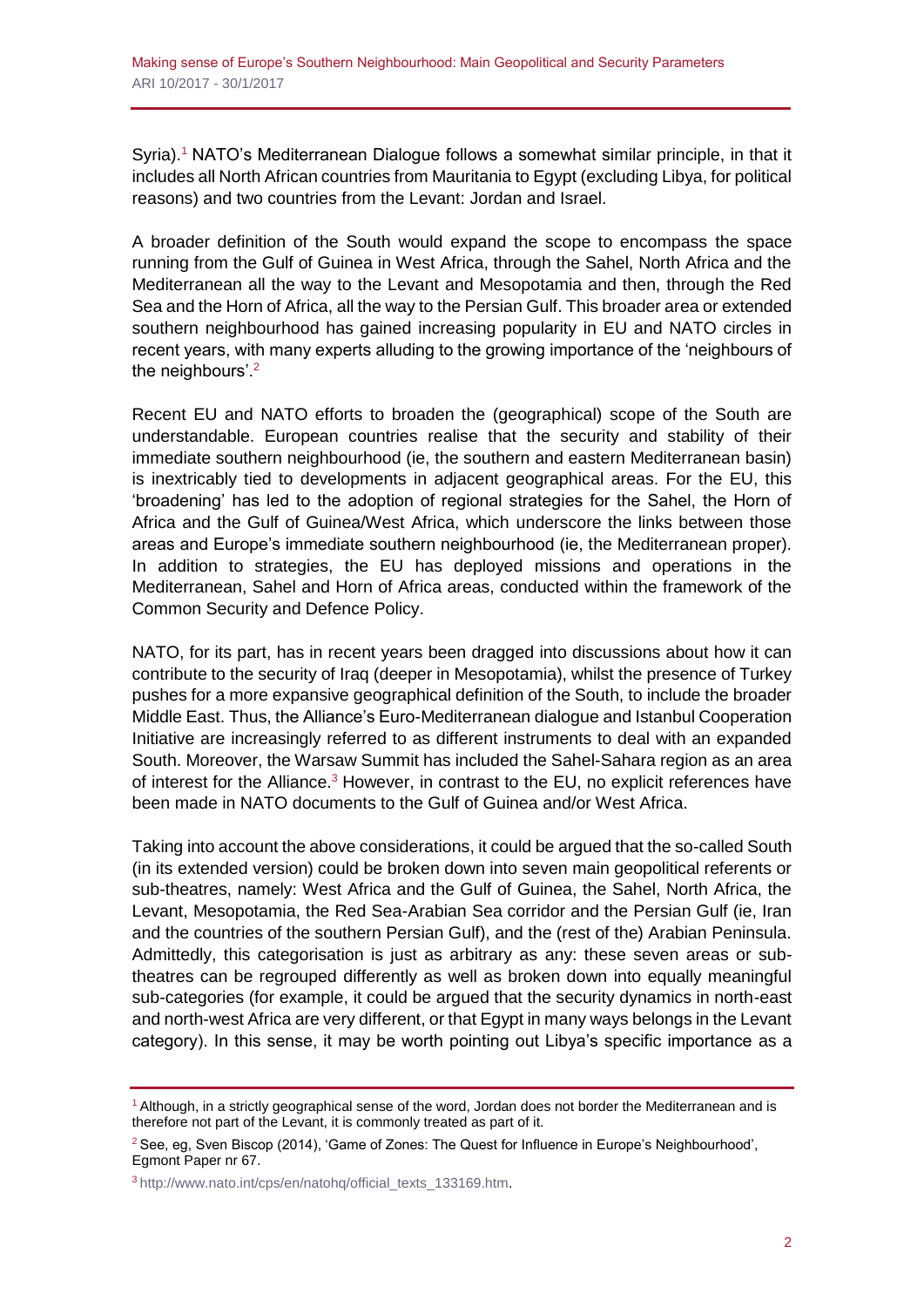geopolitical meeting point of sorts within the South, ie, one that acts as a transmission belt of a variety of threats and challenges irradiating from the Sahel and North Africa as well as the Levant. Be that as it may, it is a categorisation that promises to offer Europeans a useful starting point to help them organise and conceptualise the different challenges emanating from the South.

If the geographical parameters of the South are inherently contested, so is the nature of the security threats and challenges emanating from it. Over the last few years, much emphasis has been placed on irregular migration and human trafficking (a problem that bears both human rights and security concerns), as well as terrorism itself, whose possible connection with uncontrolled migration flows is as unclear as it is polemical. These two issues have been underscored by NATO and the EU, both of which have emphasised the importance of the so-called internal-external security nexus. But they are amongst the many security challenges emanating from the South. Other salient challenges relate to piracy and insecurity at sea, which can disrupt sea lines of communication (SLOCs) and threaten Europe's energy security and trade, and drug trafficking. Ultimately, many of these challenges can be traced back to the endemic weakness or failure of several states in the South, a structural problem that acts as generator and magnifier of various kinds.

The prominence of state failure, terrorism, piracy, organised crime or uncontrolled migration flows means there is a tendency to associate the South with low-level and transnational security challenges. Such challenges are central, no doubt. However, when it comes to the South, Europeans cannot remain aloof from military-strategic developments at the higher end of the threat spectrum. The proliferation of precisionstrike munitions and weapons in parts of the South is perhaps particularly noteworthy.<sup>4</sup> While the proliferation of precision-strike systems in Europe's South may still be relatively immature in terms of its technological sophistication, several state and non-state actors are exploiting the advantages offered by precision-guided munitions to progressively build up their own capabilities in creative ways. Iran and Syria perhaps stand out.<sup>5</sup> But even terrorist and rebel groups are making forays into precision strike. Hizbollah already used anti-tank guided missiles against Israel in the 2006 Lebanon war, whilst Hamas has often used guided-missiles against civilian targets in Israel. Likewise, more recently, Houti rebels in Yemen have fired anti-ship missiles at US naval vessels in the Red Sea. The prospect of hostile state or non-state actors in possession of precision-strike capabilities at or near the South's key maritime chokepoints (ie, the Strait of Hormuz, the Strait of Bal el Mandeb, the Suez Canal and the Strait of Gibraltar) is particularly relevant for Europeans, and demands greater strategic attention.

<sup>4</sup> See, eg, Luis Simón (2016), 'The "Third" US Offset Strategy and Europe's "Anti-Access" Challenge', *Journal of Strategic Studies*, vol. 39, nr 3, p. 417-445.

<sup>5</sup> See, eg, Mark Gunzinger & Christopher Dougherty (2011), *Outside-In: Operating from Range to Defeat Iran's Anti-Access and Area-Denial Threats*, Center for Strategic and Budgetary Assessments, Washington DC; and Sina Ulgen & Can Kasapoglu (2016), 'A Threat Based Strategy for NATO's Southern Flank', *Carnegie Europe*, 10/VI/2016.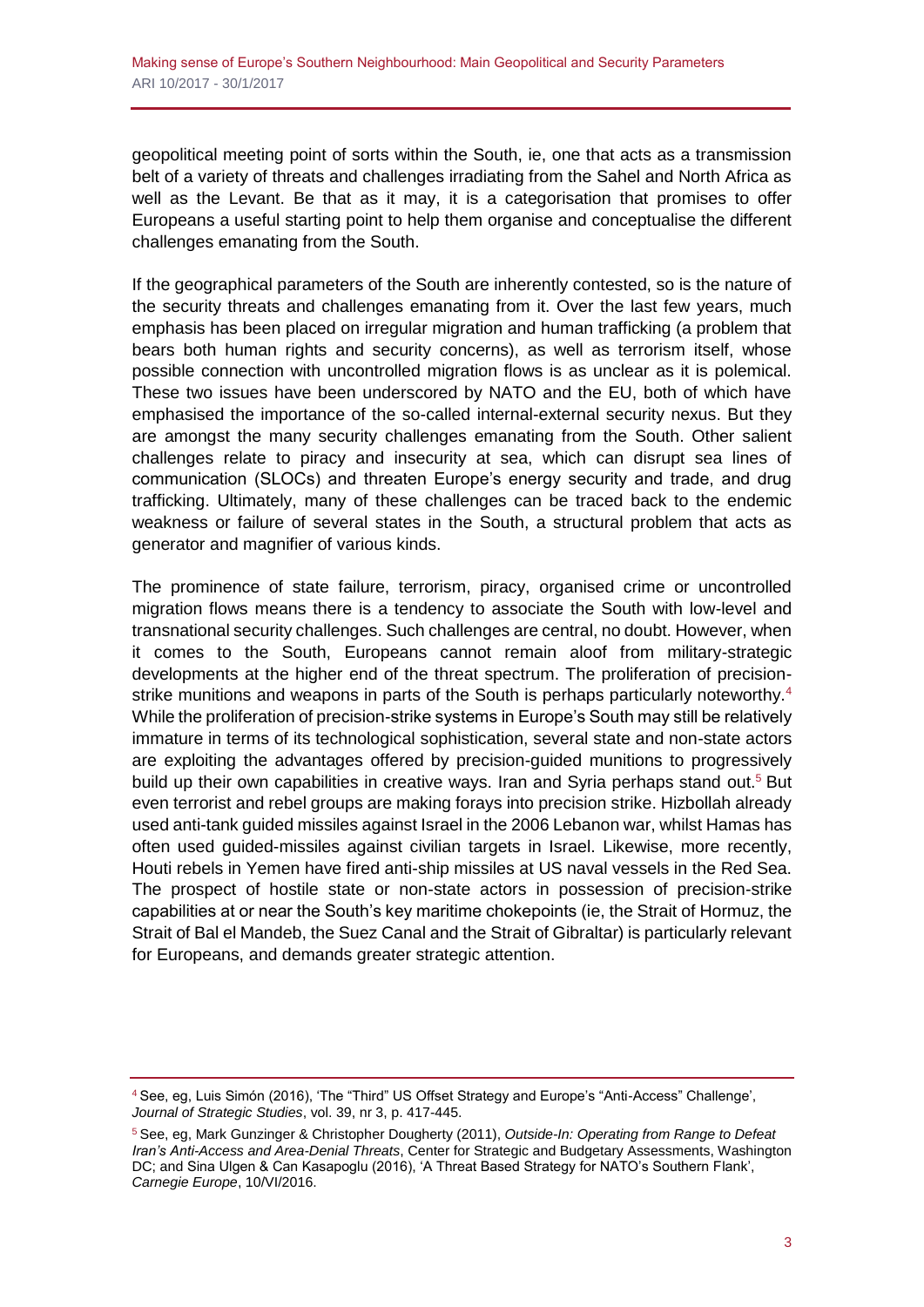#### **Figure 1. The South**



Source: CIA.

Once the geopolitical and security parameters of the South have been more or less identified, a key question arises: which South-related threats (or challenges) matter most, where and how? While we acknowledge that there is no satisfactory way to address that question, below we try to offer the foundations of a conceptual model that can help make better sense of the South's inherent complexity, by correlating geography and the threat environment. In this regard, we identify three main geopolitical areas:

1. An inner or core ring in the immediate southern European neighbourhood, which share the Mediterranean with Europeans (formed by North Africa and the Levant). It goes without saying that these countries are of direct interest to Europeans. First, because of their geographical proximity, any changes in their economic, political and social situation, or in their strategic capabilities, is likely to be directly and deeply felt in Europe. They are of direct economic interest for Europeans, and their markets may offer future opportunities. They are perhaps particularly interesting from an energy security perspective, whether as an important source of European gas imports (eg, Algeria and Libya), by virtue of their role as transit countries for gas coming from beyond the immediate neighbourhood (eg, Turkey and Morocco) or of their potential in areas like solar energy. They are also of interest because of people-to-people and cultural ties, in that many European citizens originate from these countries. This translates into a greater sensitivity in Europe about their political evolution, not least due to the existence of relevant pressure groups and epistemic communities with a greater interest in those countries.

By virtue of their proximity, this inner ring also matters greatly from a strictly military-strategic perspective. The proliferation of precision-guided munitions in the Levant and North Africa threatens to complicate European power projection in those areas –and could even pose a defence challenge for Europeans in the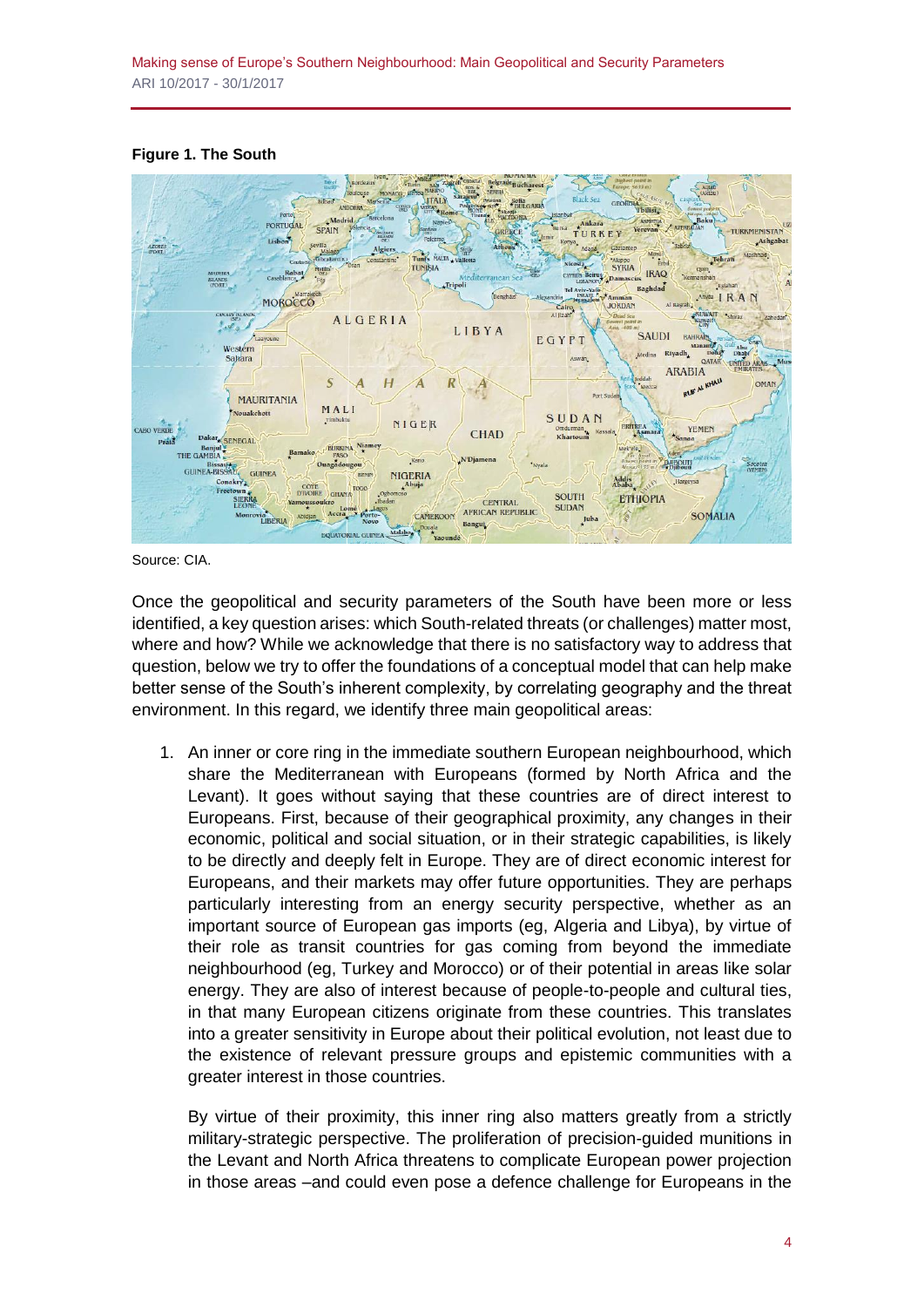future–. Syria is a case in point. Russian-made, precision-guided surface-to-air missiles and thousands of anti-aircraft guns make up an advanced Syrian airdefence network that makes it increasingly difficult for Europeans to project power there. Relatedly, the changing military balance in the Levant and Eastern Mediterranean raises questions about Europe's ability to preserve its political influence in those key areas. $6$  Yet, when it comes to Europe's immediate southern neighbourhood, the problem posed by precision-strike proliferation could soon transcend Syria and the Levant. Egypt, Algeria and even terrorist groups in countries like Libya, are also likely to take advantage of precisionguided weapons in coming years, potentially posing a direct military threat to Europe in some cases.

Secondly, because of their geographical location (straddling Europe and the 'deep South'), these core southern countries play a key role in terms of regulating the impact that any political, economic or security dynamics at play in the 'deep South' may have upon Europe. Thus, North African countries play a key role in preventing or mitigating trafficking in persons, weapons or drugs coming from the Sahel or West Africa. Likewise, the Levant both filters and shields any instability that might come from Mesopotamia or the Persian Gulf area, whereas Egypt (straddling the Levant and North Africa and overlooking the Suez Canal) does the same for the Red Sea area. In this regard, stability in these core areas is a key geopolitical priority for Europe to the extent that it can help shield Europe from instability emanating further afield or, at least, mitigate it. Hence the importance of developing strong and lasting political, economic, societal and security ties with these inner-ring countries, with a view to building up their resilience and ability to shield Europeans from challenges emanating from further afield.

2. Two intermediate areas (the Sahel and Mesopotamia) situated further afield give strategic depth to the core regions of North Africa and the Levant and, arguably, also to the two outer areas (see below). The Sahel provides strategic depth to North Africa, West Africa and the Gulf of Guinea area: some of the challenges and threats that are 'cooking' in the Sahel often 'boil over' in other parts of the southern neighbourhood –and go on to 'let off steam' in Europe itself–. Mesopotamia straddles the Levant and the Persian Gulf, and has a pervasive impact upon these two areas. A good example is the current situation in Iraq and Syria, which is simultaneously explained by meddling from countries situated in the Levant and the Persian Gulf, as well as having a negative impact in those regions by way of migration, refugees, disruptions in economic supplies and insecurity.

For its part, the Persian Gulf not only has an impact on Mesopotamia and, through it, the Levant proper, but also on the Arabian Peninsula, the Arabian Sea and Red Sea continuum. As already argued, both of these areas matter primarily to

<sup>&</sup>lt;sup>6</sup> See Sinan Ülgen & Can Kasapoğlu (2016), 'A Threat Based Strategy for NATO's Southern Flank'. Carnegie Europe, 10/VI/2016[, http://carnegieeurope.eu/2016/06/10/threat-based-strategy-for-nato-s](http://carnegieeurope.eu/2016/06/10/threat-based-strategy-for-nato-s-southern-flank-pub-63785)[southern-flank-pub-63785.](http://carnegieeurope.eu/2016/06/10/threat-based-strategy-for-nato-s-southern-flank-pub-63785)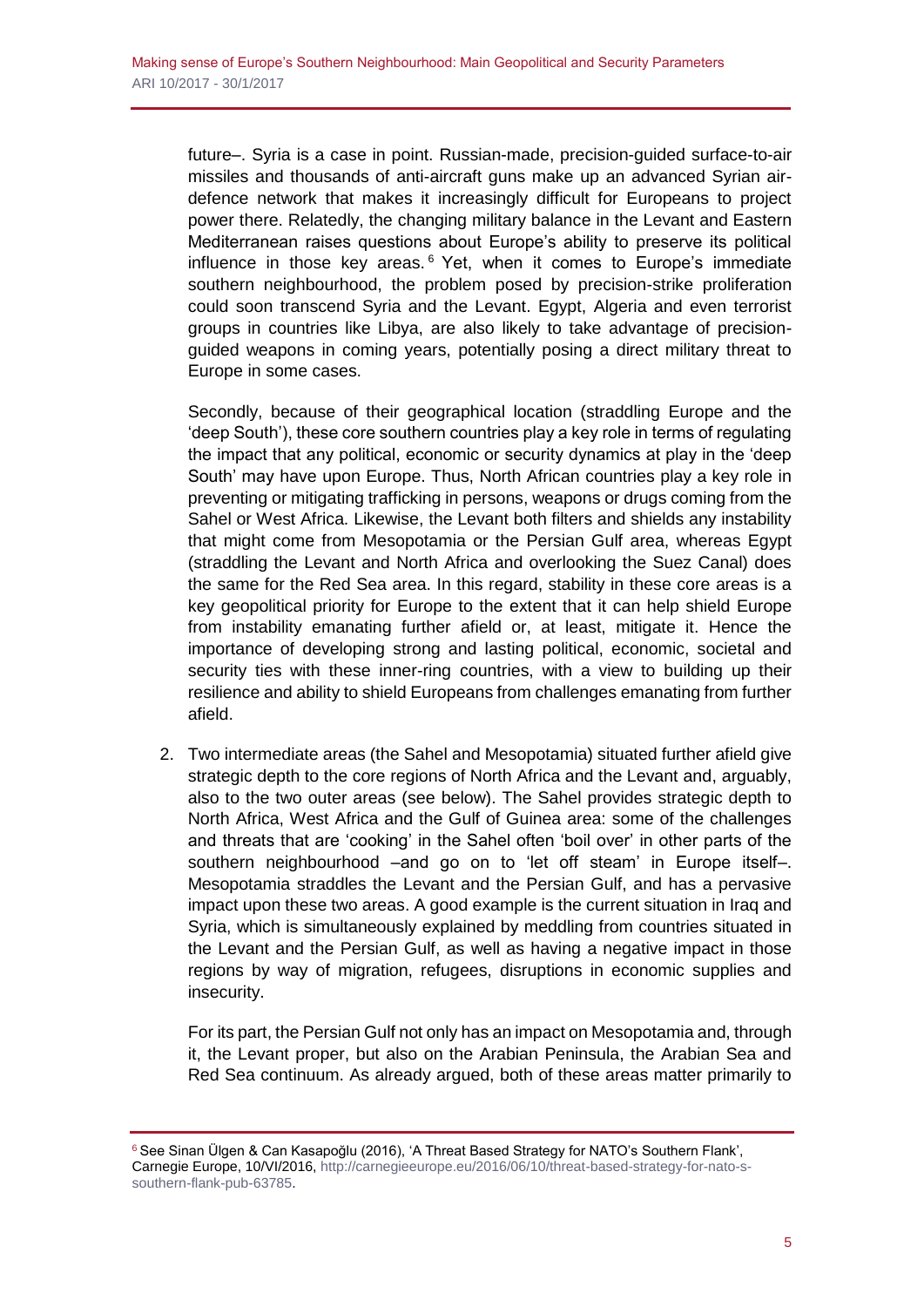the extent that they have a pervasive impact upon political, social and security dynamics in Europe. In particular, the lack of state control over large swathes of these intermediate areas, whether in the Sahel (eg, Mali) or the Levant (eg, Iraq and Syria), constitutes a breeding ground for terrorism (local and transnational), arms proliferation, organised crime and uncontrolled migration flows. Europeans should therefore help strengthen the security services of some of the countries in these intermediate spaces, reinforce their border-control capabilities and build up their political resilience.

3. Two outer areas that delimit the maritime perimeter and regulate the entry and exit into Europe's southern neighbourhood: the Gulf of Guinea in the south-west and the Red Sea-to-Arabian Sea corridor in the south-east, which includes the Gulf of Aden and Persian Gulf. These areas present a number of challenges and opportunities for Europeans. An important challenge relates to piracy, especially in the Gulf of Guinea and the Gulf of Aden areas –this can disrupt vital European SLOCs–. The importance of the Persian Gulf as an energy source for Europe is well known. The Gulf of Aden is critical in that it filters the passage of energy from the Persian Gulf to the Mediterranean (and Europe), as well as the vital trade line connecting Europe with South and East Asia. The Gulf of Guinea is also an important source of energy for Europeans, as well as an area of transit for energy imports from south-west Africa (especially Angola), and strategic minerals and metals from southern Africa. Another challenge, that is perhaps specific to the Gulf of Guinea relates to drug trafficking, with the Gulf acting as a transit area for illicit goods flowing from the Americas to Europe, through the Sahel and North Africa or through the West-African coast.

Given the importance of the gulfs of Guinea and Aden to the security of Europe's SLOCs, and their exposure to piracy, Europe needs to strengthen its investment in Intelligence, Surveillance and Reconnaissance (ISR) and local capacity building, not least with a view to reinforcing the indigenous security capabilities of those areas in which there is a direct link between state weakness/failure and piracy (such as Somalia and Yemen). Last but not least, Europeans need to strengthen their defences against precision-strike attacks against shipping in these chokepoints, whether those currently emanating from terrorist groups operating from failed states (such as Yemen and Somalia) or, more seriously, the potential of state actors to more significantly threaten the security of European SLOCs (eg, Iran in the Persian Gulf). Iran's so-called Anti-Access and Area Denial (A2/AD) strategy combines technologically sophisticated elements –such as advanced air defences, cruise missiles and even attack submarines– with the application of precision-guided systems to more 'rudimentary' munitions, such as rockets or mortars. These capabilities mean that Iran may already be in a position to either block or substantially threaten passage through the Strait of Hormuz, thus menacing a vital European SLOC as well as threatening European allies and interests in the Persian Gulf. This problem is perhaps further compounded by Iran's advances in missile technology (and its potential to reach Europe), and the lingering shadow of its nuclear programme. Given these trends, Europeans should perhaps strengthen their contribution to theatre air and missile defence in the southern Persian Gulf, as well as to their own defence against ballistic missiles, with a view to the future.